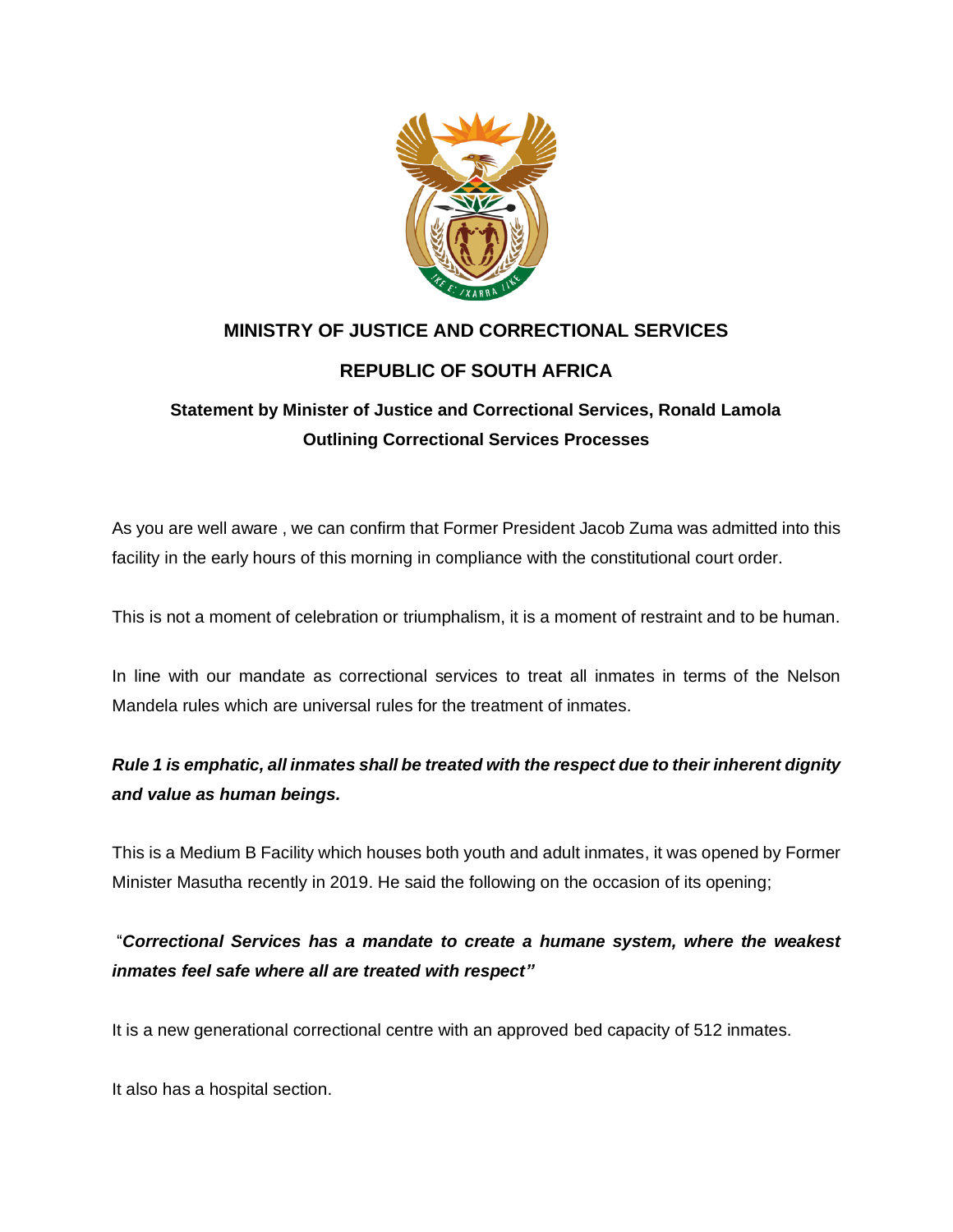As a precaution and in line with our COVID-19 measures, the Former President will be placed in isolation for a period of 14 days.

Furthermore, he will be assessed by our Medical Team in conjunction with the South African health military service and this will determine the conditions of his incarceration.

This assessment is done to determine the major risks and needs of the offender.

A complete profile report will then be submitted with recommendations to the Case Management Committee.

This process will assist to determine the appropriate classification of the former president.

All of these systems are in place to ensure that incarceration is done in a manner which is not retributive, but humane.

It should be noted that in terms of Section 73 (6 A) of the Correctional Services Act, an offender serving a determinate or cumulative sentences of not more than 24 months, may not be placed on parole or day parole until such offender has served either the stipulated non- parole period, or if no non-parole period was stipulated, a quarter of the sentence.

In this case, there is no stipulation for the non-parole period, this effectively means that the former president will be eligible for parole once a quarter of his sentence has been served.

We want to assure all South Africans that Former President Zuma will be afforded dignity throughout his term of incarceration.

I thank you!

**Media Enquiries :**